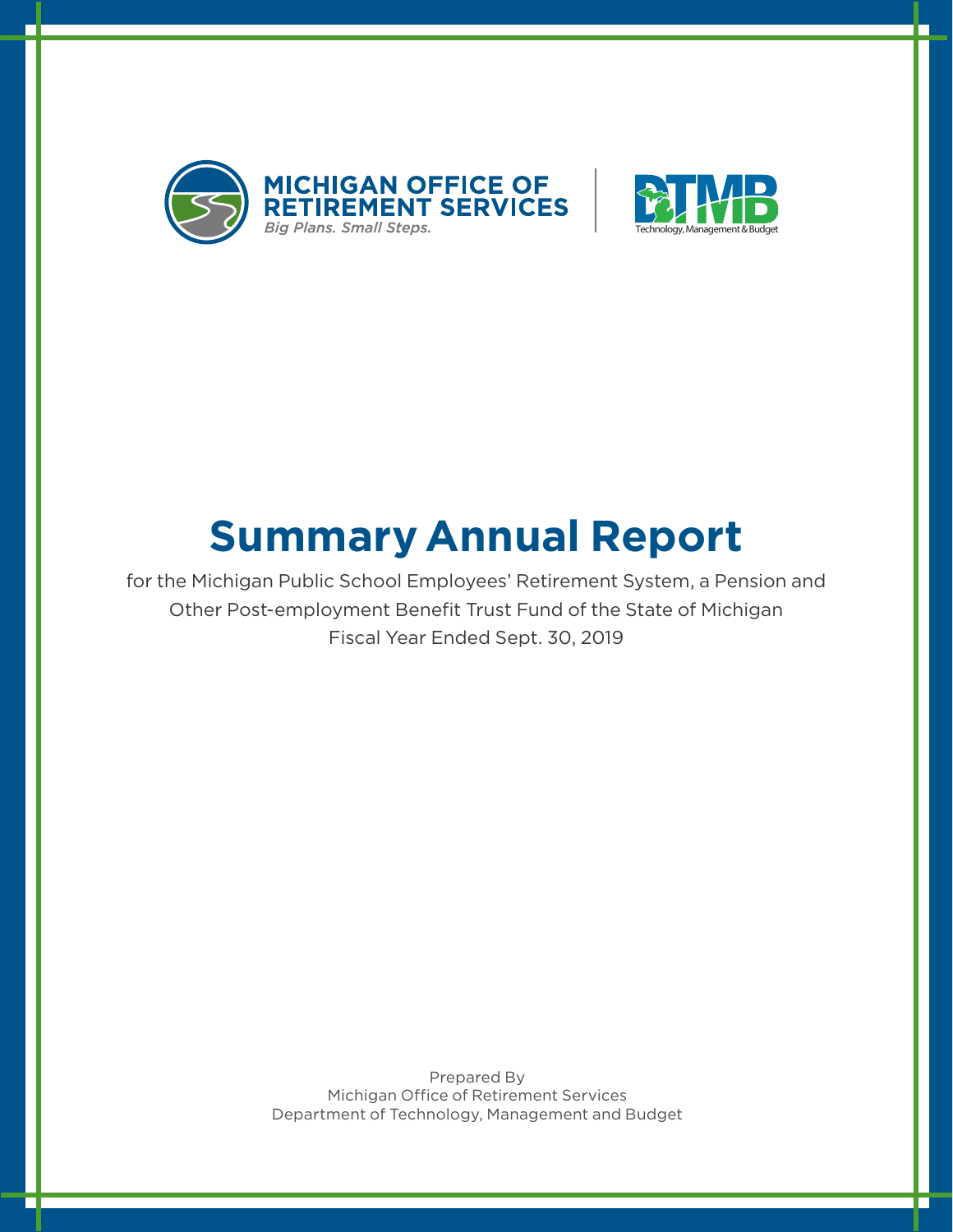### A Message From The Director



Director Anthony Estell

The Department of Technology, Management and Budget (DTMB) Office of Retirement Services (ORS) is pleased to present the Summary Annual Report for the Michigan Public School Employees' Retirement System (MPSERS), henceforth referred to as

the System, for the fiscal year (FY) ended Sept. 30, 2019.

ORS provides retirement and related retiree healthcare plans to help more than 675 public school employers attract, retain, and reward a highly qualified workforce.



ORS is able to cost-effectively provide these benefits to retirees. In

2018, the total defined benefit (DB) pension administration cost was \$65 per active member and retiree. This was \$32 below the peer average of \$97 per active member and retiree (CEM Benchmarking).

### Accomplishments

#### Healthcare Strategic Initiative Development

ORS staff worked with vendor partners and industry experts to develop the 2020–2021 Strategic Initiative Package. The package includes benefit changes that are necessary in order to deliver a high-quality healthcare plan and meet the actuarially determined cost goal for the coming years. The objective is to continue to provide a plan that is affordable to both the members and the schools who fund the coverage. The changes include expanded coverage for vaccines, offering online physician visits for certain interactions, and increasing the lifetime maximum for outpatient services. Additionally, the changes include an increase to the pharmacy out-of-pocket maximum, which will in turn allow the System to take advantage of increased federal dollars when members reach Medicare's catastrophic coverage level.

#### Reduced Pharmaceutical Drug Pricing

ORS staff worked with the System's pharmacy vendor, OptumRx, and industry experts to compare current pharmaceutical drug prices against pricing in the current marketplace. Through negotiations, OptumRx agreed to reduce the plan's drug pricing in order to provide competitive pricing based on current marketplace rates. This resulted in projected annual savings of \$100 million.

#### Employer E-Newsletter

In February 2019, ORS launched the online newsletter for public school employers, *MPSERS Employer News*. The e-newsletter was created to improve and consolidate communications from ORS to payroll staff. The e-newsletter is the source for most news, changes in procedures, legislative updates, tools that make reporting tasks easier, and routine notifications. Regular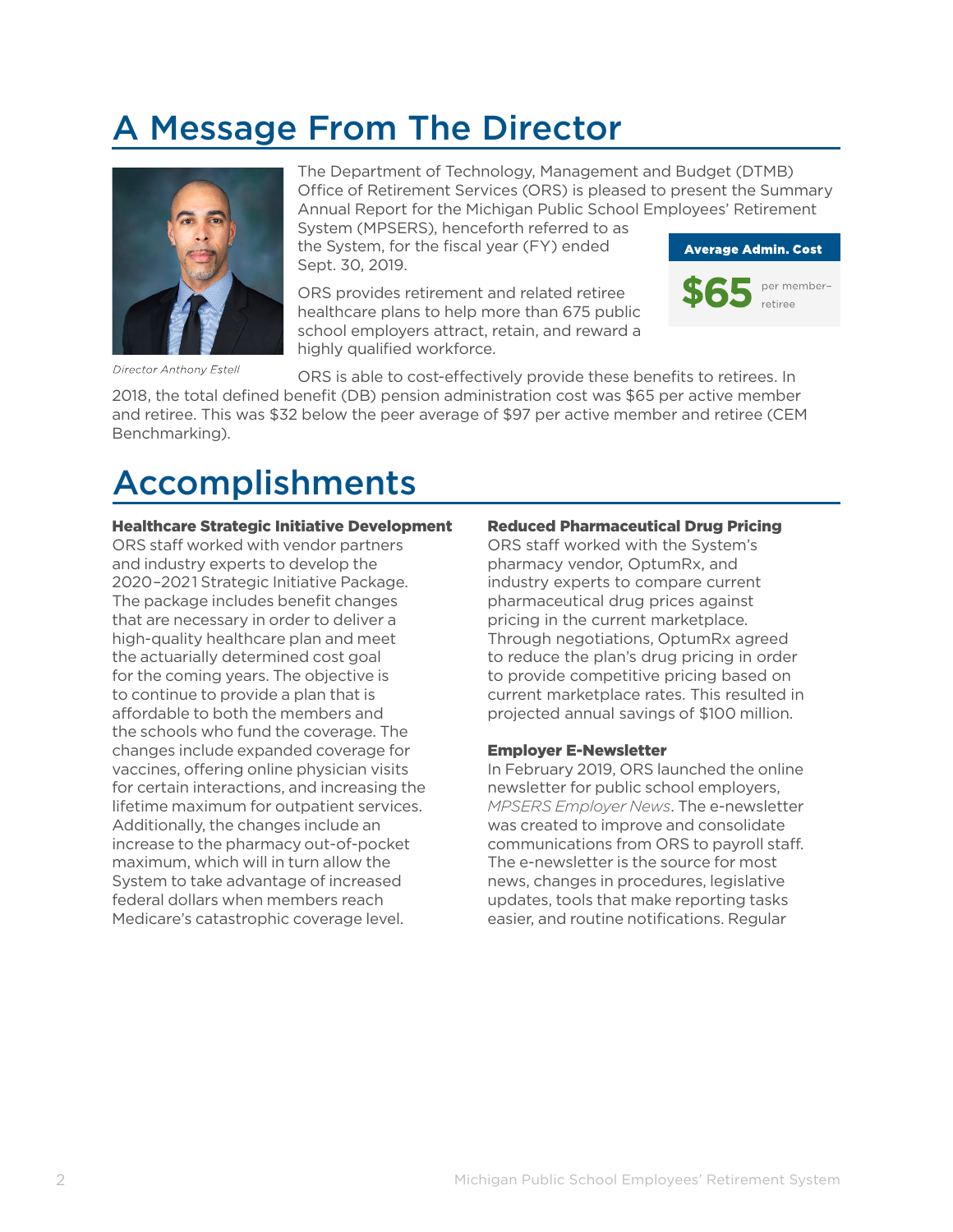## Accomplishments, Continued

email messages will still be sent for urgent matters or for information that applies to only one type of employer or a targeted subset of employers. The e-newsletter has improved routine communications through the timely delivery of a consistent product, setting communication expectations and significantly reducing the number of overall employer emails.

#### Paperless Options

A new feature was implemented in miAccount that lets customers opt out of receiving paper direct deposit statements as well as paper *Form 1099-R* annual statements. Both direct deposit and *Form 1099-R* statements are available electronically to view and print in miAccount for current and past years. If customers choose the paperless option, their *Form 1099-R* statements are available online a week or two before the printed one is mailed. They can also view their pension payment history on a monthly basis versus receiving a paper statement four to five times a year. In addition to providing the member with more personalized information faster, going paperless helps the environment and reduces print and mailing costs.

#### New E-Learning Modules

Customer Service now has online modules available to help train staff members. The training modules use realistic scenarios in simulated environments so staff members can practice completing various transactions and processes. The training helps ensure Customer Service staff members are completing tasks accurately and efficiently, improving customer experiences through consistent account handling. Upon completion of each module, staff members take a quiz to evaluate their learning.

#### Mailing Security Process Improvement

An information security change was made that will improve end-to-end processing of the daily mailings and ensure that ORS customers are getting their mail and only their mail. The solution uses 2-D bar codes which are tracked by the automated print and mail equipment to ensure that each printed page is accounted for as it passes through various machines, reducing the risk of mail going to the wrong customer.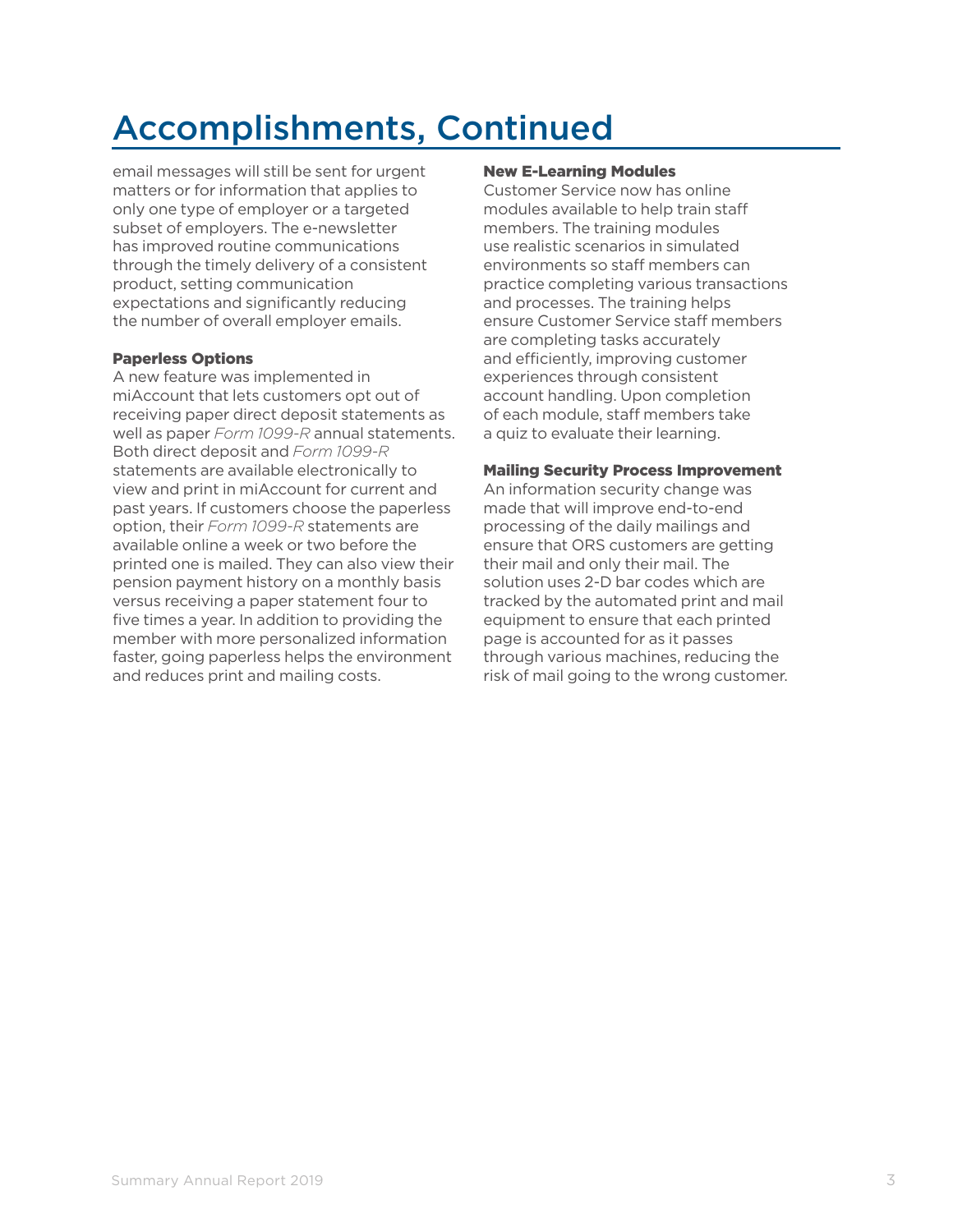### Honors

#### Signature Award Winner

ORS with Voya Financial won a 2019 Signature Award from the Plan Sponsor Council of America. We took first place in the Overcoming Obstacles category for our MPSERS outreach campaign. An annual review of plan data revealed that the approximately 72,000 participants in the Defined Contribution (DC) plan in the public school population did not engage with their accounts or online tools as much as their state of Michigan employee counterparts. The outreach campaign used a variety of communication methods to reach public school employees and human resources administrators. These methods included publications, a telephone campaign, meetings for public school employees, emails, and an innovative social media campaign on LinkedIn. Member behaviors exceeded expectations and surpassed industry benchmarks for both click-through rate and engagement rate. The Plan Sponsor Council of America, which is part of the American Retirement Association, is the

leading association for sponsors of voluntary, employer-based retirement plans in the U.S.

#### Government Finance Officers Association Award

The Government Finance Officers Association (GFOA) of the United States and Canada awarded the System with the Certificate of Achievement for Excellence in Financial Reporting for our FY 2018 Comprehensive Annual Financial Report (CAFR). This marks the 28th consecutive year ORS has received this prestigious award.

#### Public Pension Standards Award

ORS was awarded the 2019 Standards Award from the Public Pension Coordinating Council's Standards Program (PPCC) for both funding and administration. ORS has received this award every year since 2004. The PPCC Standards reflect expectations for public retirement system management and administration and serve as a benchmark for all DB public plans to be measured.

### About The Michigan Public School Employees' Retirement System

This report is issued in compliance with the Public Employee Retirement System Investment Act, 1965 Public Act (PA) 314, and the Public School Employees Retirement Act, 1980 PA 300, both as amended. The content comes from the complete MPSERS 2019 CAFR, available on our website at **Michigan.gov/ORSSchools**, the Annual Actuarial Valuations as of Sept. 30, 2019, and additional analysis performed after Sept. 30, 2019.

Public school employees' pensions are protected by Michigan's Constitution. The System's net assets are held in trust to meet future benefit payments.

The State of Michigan Investment Board is the investment fiduciary and custodian of all investments of the System pursuant to state law.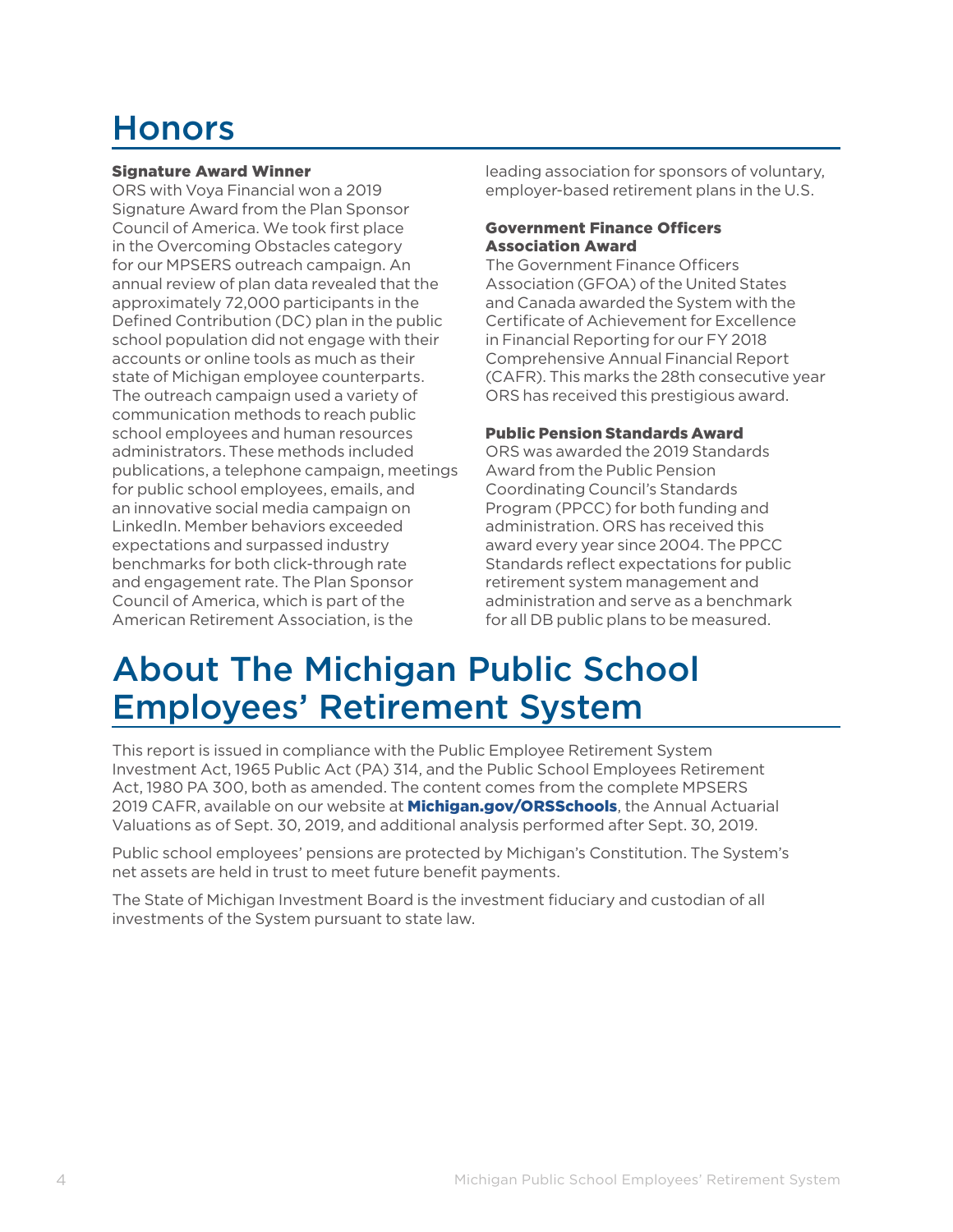### Executive Summary

The present value of the assets as of Sept. 30, 2019, was \$58.3 billion for pension and other post-employment benefit (OPEB), and the total actuarial accrued liability (AAL) was \$98.2 billion resulting in a total unfunded actuarial accrued liability (UAAL) of \$39.8 billion.

The System's assets increased by \$1.7 billion in FY 2019. Asset increases were primarily due to investment income and contributions from employers and employees. The overall AAL for pension and OPEB increased by \$1.1 billion primarily due to differences between expected and actual actuarial results.

The pension funding ratio declined slightly by 0.30 percentage points primarily as a result of investment and demographic losses. The OPEB funding ratio improved by 9.19 percentage points primarily

#### Statement of Assets and Liabilities

| <b>FY 2019</b>          | <b>Pension</b> <sup>1</sup> | OPEB <sup>2</sup> |
|-------------------------|-----------------------------|-------------------|
| A A I                   | \$85,201,719,662            | \$13,009,658,665  |
| Present Value of Assets | \$51,421,988,660            | \$6.957.871.742   |
| UAAL                    | \$33,779,731,002            | \$6,051,786,923   |
| <b>Funding Ratio</b>    | 60.40%                      | 53.48%            |
|                         |                             |                   |
| <b>FY 2018</b>          | Pension <sup>3</sup>        | OPEB <sup>4</sup> |
| AAL                     | \$83,375,340,066            | \$13,748,938,948  |
| Present Value of Assets | \$50,630,333,694            | \$6,089,485,632   |
| UAAL                    | \$32,745,006,372            | \$7,659,453,316   |
| <b>Funding Ratio</b>    | 60.70%                      | 44.29%            |

1. 2019 MPSERS Pension Actuarial Valuation, Page B–1.

2. 2019 MPSERS OPEB Actuarial Valuation, Page A–2. 3. 2018 MPSERS Pension Actuarial Valuation, Page B–1.

4. 2018 MPSERS OPEB Actuarial Valuation, Page A–2.

due to a \$2 billion experience gain in the retiree health care plan in addition to federal revenues from participation in the Medicare Advantage plan.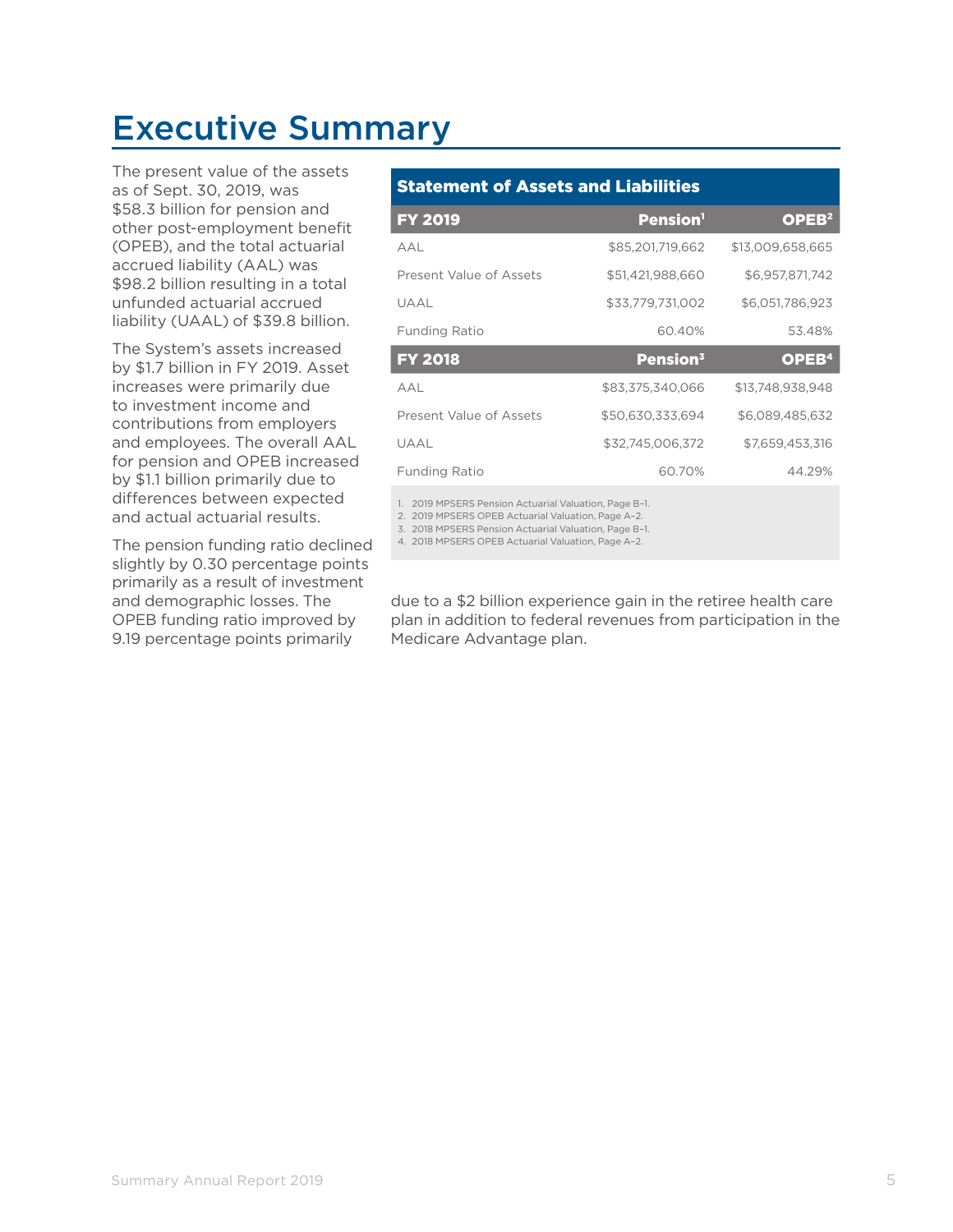## Membership

#### Members of this DB plan include employees of:

- K–12 public school districts.
- Intermediate school districts.
- District libraries.
- Public school academies/charter schools.
- Community colleges.

#### In some instances, membership includes certain employees who began working for the following universities before Jan. 1, 1996:

- Central Michigan University.
- Eastern Michigan University.
- Ferris State University.
- Lake Superior State University.
- Michigan Technological University.
- Northern Michigan University.
- Western Michigan University.

#### Plan Membership and Retirement Allowances as of Sept. 30, 2019

#### Membership<sup>1</sup>

| ______________                                                                                                                                                            |             |
|---------------------------------------------------------------------------------------------------------------------------------------------------------------------------|-------------|
| Retirees and Beneficiaries Currently Receiving Benefits                                                                                                                   |             |
| <b>Regular Benefits</b>                                                                                                                                                   | 194.374     |
| <b>Survivor Benefits</b>                                                                                                                                                  | 18.588      |
| <b>Disability Benefits</b>                                                                                                                                                | 5.975       |
| <b>Total</b>                                                                                                                                                              | 218,937     |
| <b>Current Employees</b>                                                                                                                                                  |             |
| Vested                                                                                                                                                                    | 96,319      |
| Non-vested                                                                                                                                                                | 81.362      |
| Total <sup>2</sup>                                                                                                                                                        | 177,681     |
| <b>Inactive Employees</b>                                                                                                                                                 |             |
| Entitled to benefits and not yet receiving them                                                                                                                           | 18,279      |
| <b>Total All Members</b>                                                                                                                                                  | 414,897     |
| 1. CAFR for the FY ended Sept. 30, 2019, Page 21.<br>2. Includes DB members who converted to the DC plan and employees who elected to<br>participate only in the DC plan. |             |
| <b>Retirement Allowances<sup>3</sup></b>                                                                                                                                  |             |
| Average annual retirement allowance                                                                                                                                       | \$23,237    |
| <b>Total annual retirement allowances being paid</b><br>(in thousands)                                                                                                    | \$5,087,367 |
|                                                                                                                                                                           |             |

3. Pension Actuarial Valuation for the FY ended Sept. 30, 2019, Page D–2.

### Assets And Liabilities

The System's total assets on a market basis as of Sept.30, 2019, were \$60.2 billion, mostly composed of cash, investments, and contributions due from employers.

Total liabilities as of Sept.30, 2019, were \$2.5 billion and include accounts payable, unearned revenue, and obligations under securities lending.

Total net assets held in trust for pension and OPEB increased \$1.3 billion from the previous year.

#### Assets and Liabilities<sup>1</sup> (Dollars In Thousands) (Combined Pension and OPEB)

| <b>Assets</b>                               | <b>FY 2018</b>   |                | <b>FY 2019</b> |
|---------------------------------------------|------------------|----------------|----------------|
| Cash                                        | \$<br>104.050    | \$             | 117.378        |
| Receivables                                 | 373.671          |                | 418.182        |
| Investments                                 | 56,180,698       |                | 57.421.253     |
| Securities Lending Collateral               | 2.549.816        |                | 2.277.910      |
| <b>Total Assets</b>                         | \$<br>59,208,235 | \$             | 60,234,723     |
| <b>Liabilities</b>                          | <b>FY 2018</b>   |                | <b>FY 2019</b> |
| Warrants Outstanding                        | \$               | $\mathfrak{S}$ |                |
| Unearned Revenue                            | 2.733            |                | 2,979          |
| Accounts Payable and Other Liabilities      | 200,259          |                | 204.829        |
| <b>Obligations Under Securities Lending</b> | 2.550.504        |                | 2.277.647      |
| <b>Total Liabilities</b>                    | 2,753,495        |                | 2.485.455      |
|                                             |                  |                |                |

1. CAFR for the FY ended Sept. 30, 2019, Page 15. Liabilities in this context are exclusive of AAL for pension and OPEB. The sum total of all the line items may not equal the total due to rounding.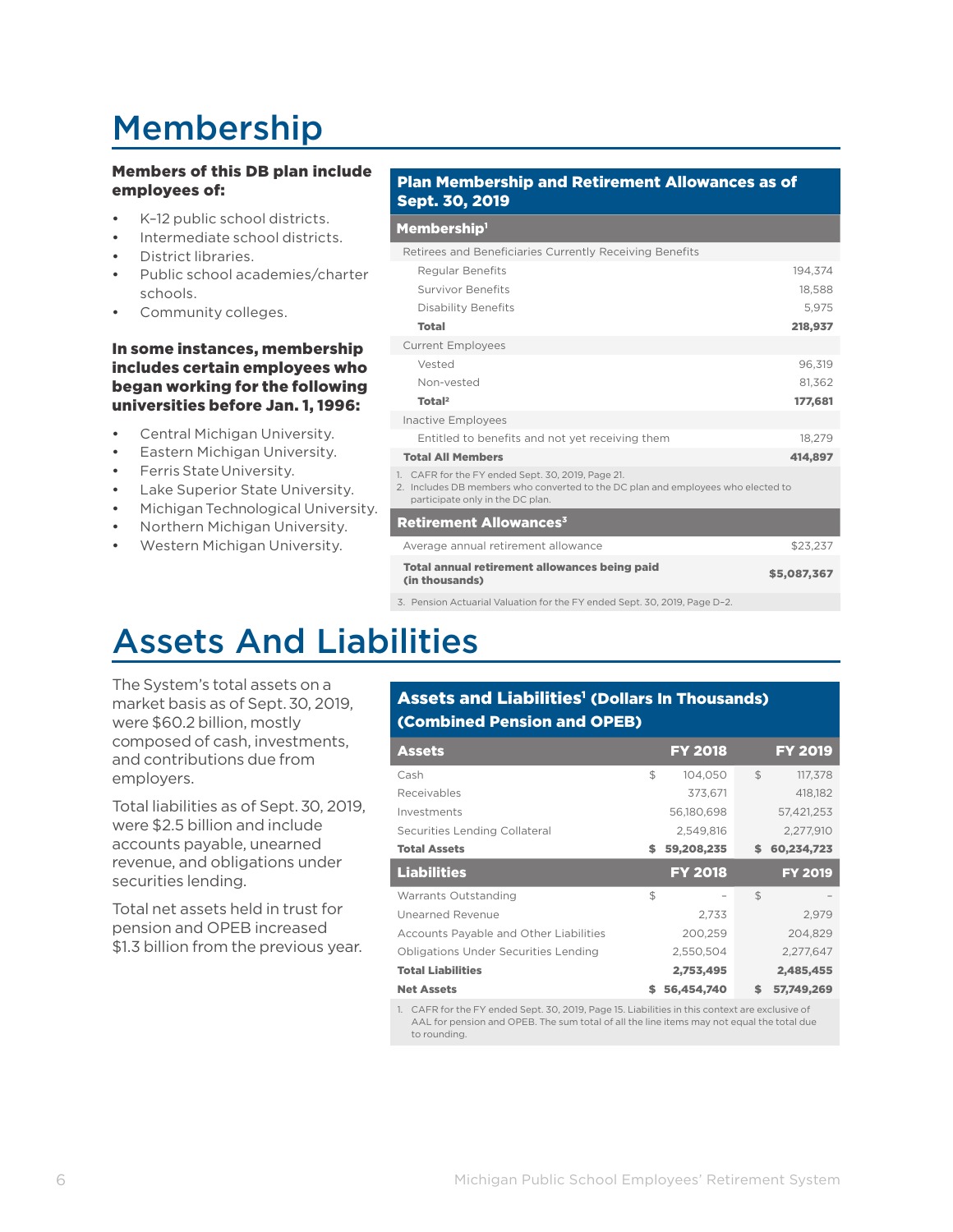### Revenue And Expenditures, Change In Net Assets

The reserves needed to finance pension and OPEB are accumulated through the collection of employer and employee contributions including earnings on investments.

Contributions and net investment income for FY 2019 totaled \$7.1 billion. The primary expenses of the System include the payment of pension benefits to members and beneficiaries, payment for health, dental and vision benefits, refunds of contributions to former members, and the cost of administering the System.

| <b>Additions and Deductions<sup>1</sup> (Dollars In Thousands)</b>                                        |                |                |                |                |
|-----------------------------------------------------------------------------------------------------------|----------------|----------------|----------------|----------------|
| <b>Additions</b>                                                                                          |                | <b>FY 2018</b> |                | <b>FY 2019</b> |
| Member Contributions                                                                                      | $\mathfrak{L}$ | 603,739        | $\mathfrak{L}$ | 611,344        |
| <b>Employer Contributions</b>                                                                             |                | 3,455,217      |                | 3,414,427      |
| Other Governmental Contributions                                                                          |                | 96,708         |                | 233,196        |
| Net Investment Income (Loss)                                                                              |                | 5,730,759      |                | 2,855,383      |
| Miscellaneous Income                                                                                      |                | 600            |                | 277            |
| <b>Total Additions</b>                                                                                    | \$             | 9,887,023      | \$             | 7,114,627      |
| <b>Deductions</b>                                                                                         |                | <b>FY 2018</b> |                | <b>FY 2019</b> |
| <b>Pension Benefits</b>                                                                                   | \$             | 4,934,697      | \$             | 5,058,624      |
| <b>Healthcare Benefits</b>                                                                                |                | 477.066        |                | 542,034        |
| Refunds and Transfers to Other Systems                                                                    |                | 28,977         |                | 29,378         |
| Administrative and Other Expenses                                                                         |                | 181,101        |                | 190,062        |
| <b>Total Deductions</b>                                                                                   | \$             | 5,621,841      | \$             | 5,820,098      |
| <b>Net Position</b>                                                                                       |                | <b>FY 2018</b> |                | <b>FY 2019</b> |
| Net Increase (Decrease) in Net Position                                                                   | \$             | 4,265,182      | \$             | 1,294,529      |
| Beginning of Year                                                                                         |                | 52,189,558     |                | 56,454,740     |
| <b>End of Year</b>                                                                                        |                | 56,454,740     | \$             | 57,749,269     |
| $\alpha$ + $\alpha$ - $\beta$ - $\gamma$ - $\gamma$ - $\beta$ - $\alpha$ - $\alpha$ - $\alpha$ - $\alpha$ |                |                |                |                |

IFR for the FY ended Sept. 30, 2019, Page 1



#### **Revenue**

#### **Expenditures**

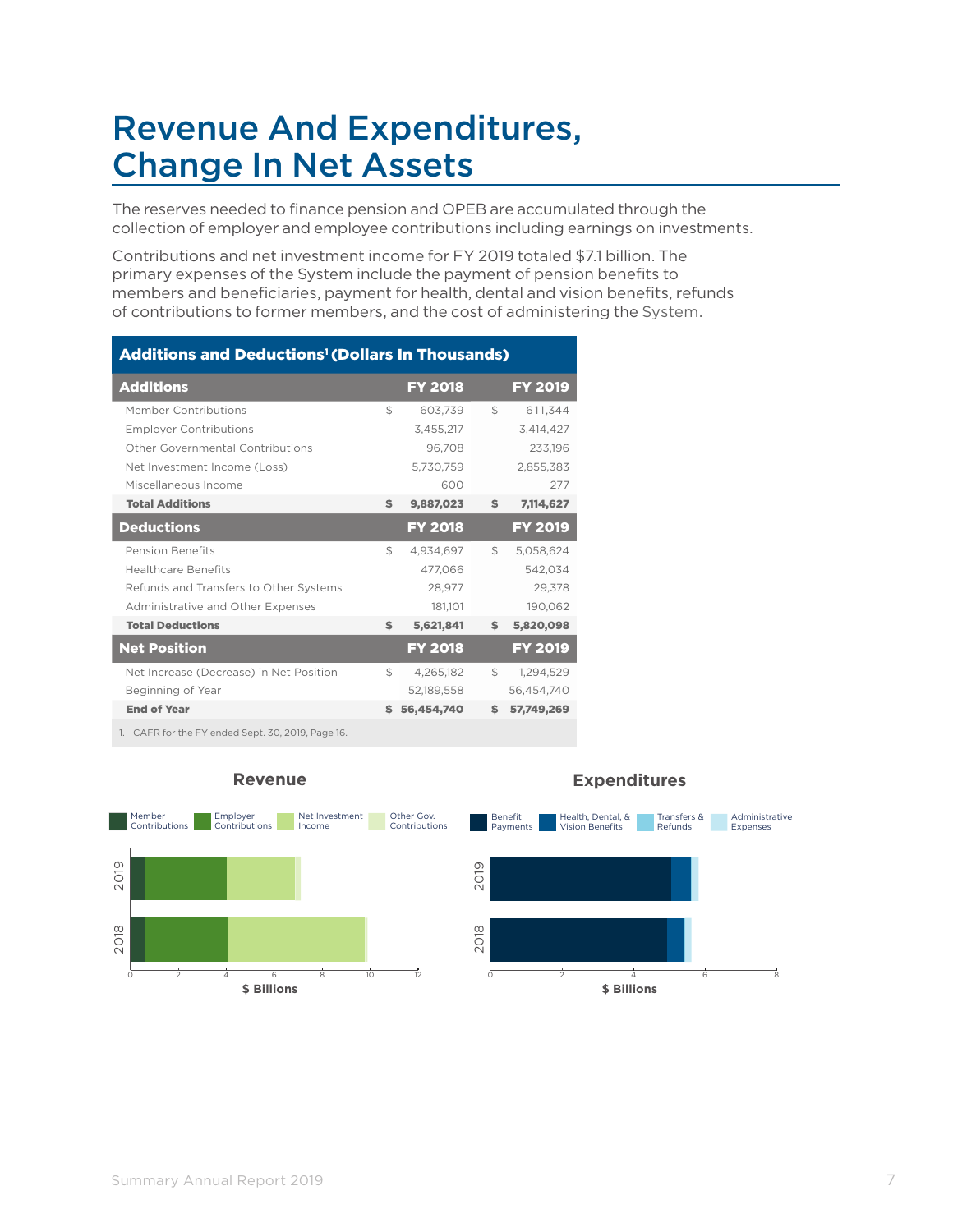## 2019 Plan Expenditures

| Plan Expenses For Fiscal Year Ended Sept. 30, 2019 <sup>1</sup>                                                                                                           |                             |        |
|---------------------------------------------------------------------------------------------------------------------------------------------------------------------------|-----------------------------|--------|
| <b>Pension Plan Administrative and Other Expenses</b>                                                                                                                     | <b>Dollars In Thousands</b> |        |
| These expenditures are the administrative costs of running the retirement system and are paid by<br>DTMB-ORS and DTMB-Financial Services through an annual appropriation. |                             |        |
| <b>Personnel Services</b>                                                                                                                                                 |                             |        |
| <b>Staff Salaries</b>                                                                                                                                                     | \$                          | 4,348  |
| <b>Retirement and Social Security</b>                                                                                                                                     |                             | 2,424  |
| <b>Other Fringe Benefits</b>                                                                                                                                              |                             | 855    |
| <b>Subtotal</b>                                                                                                                                                           | \$                          | 7,627  |
| <b>Professional Services</b>                                                                                                                                              |                             |        |
| Accounting                                                                                                                                                                | \$                          | 1,780  |
| Actuarial                                                                                                                                                                 |                             | 376    |
| <b>Attorney General</b>                                                                                                                                                   |                             | 318    |
| Audit                                                                                                                                                                     |                             | 482    |
| Consulting                                                                                                                                                                |                             | 391    |
| Medical                                                                                                                                                                   |                             | 269    |
| <b>Subtotal</b>                                                                                                                                                           | \$                          | 3,616  |
| <b>Building and Equipment</b>                                                                                                                                             |                             |        |
| <b>Building Rentals</b>                                                                                                                                                   | \$                          | 905    |
| Equipment Purchase, Maintenance, and Rentals                                                                                                                              |                             | 25     |
| <b>Subtotal</b>                                                                                                                                                           | \$                          | 931    |
| Miscellaneous                                                                                                                                                             |                             |        |
| Travel and Board Meetings (Excluding Travel and Education for Board Members)                                                                                              | \$                          | 29     |
| <b>Office Supplies</b>                                                                                                                                                    |                             | 28     |
| Postage, Telephone, and Other                                                                                                                                             |                             | 2,207  |
| Printing                                                                                                                                                                  |                             | 304    |
| <b>Technological Support</b>                                                                                                                                              |                             | 12,996 |
| <b>Subtotal</b>                                                                                                                                                           |                             | 15,563 |
| <b>Travel and Education for Board Members</b>                                                                                                                             |                             | 4      |
| <b>Total Administrative and Other Expenses</b>                                                                                                                            | \$                          | 27,741 |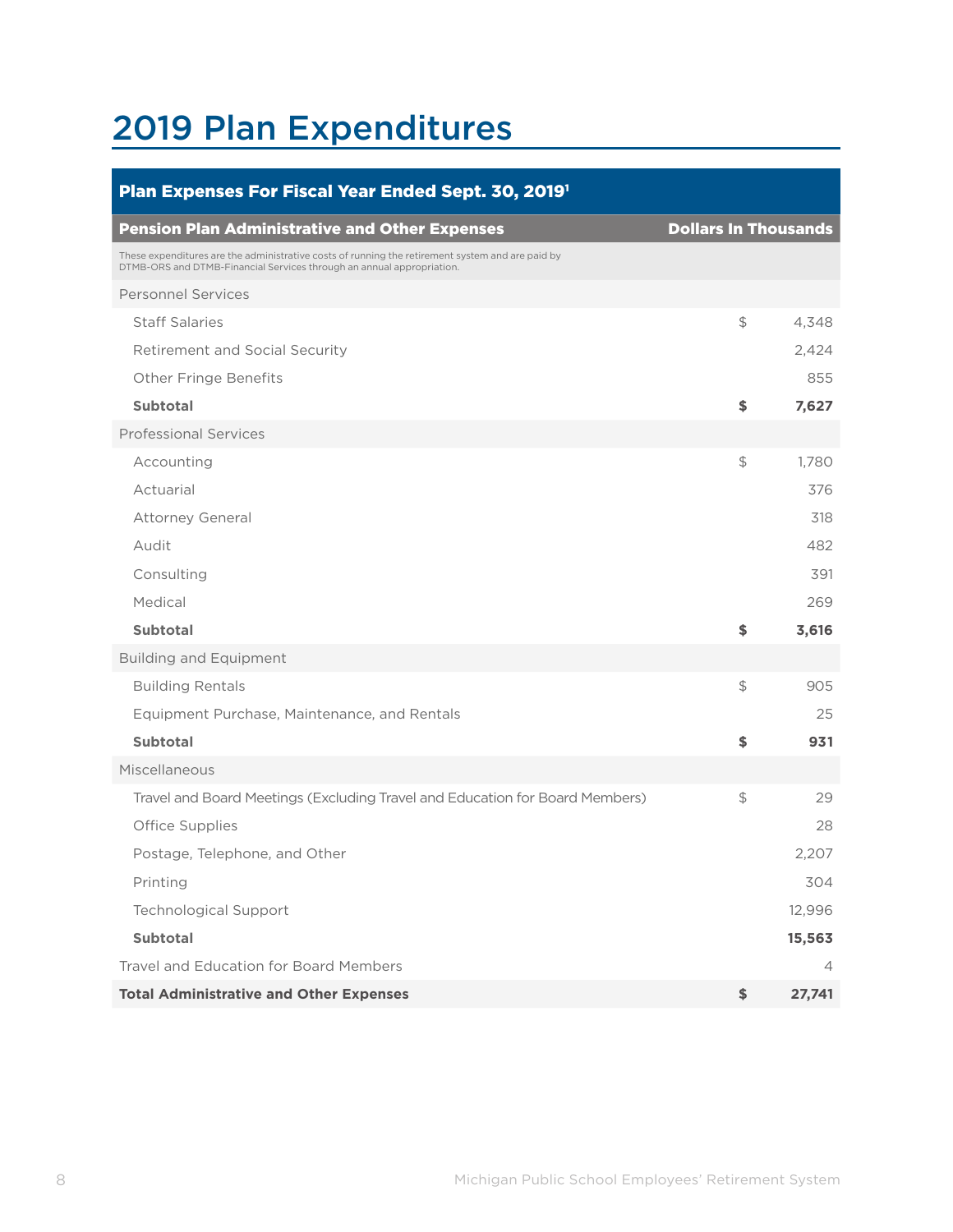### 2019 Plan Expenditures, Continued

| <b>Health, Dental, and Vision Expenses</b>                                                                                                                                               | <b>Dollars In Thousands</b> |             |
|------------------------------------------------------------------------------------------------------------------------------------------------------------------------------------------|-----------------------------|-------------|
| These expenditures are for self-insurance of the health and dental plans, and are paid from the retirement system's trust fund.                                                          |                             |             |
| <b>Staff Salaries</b>                                                                                                                                                                    | \$                          | 1,386       |
| <b>Retirement and Social Security</b>                                                                                                                                                    |                             | 773         |
| <b>Other Fringe Benefits</b>                                                                                                                                                             |                             | 272         |
| Consulting                                                                                                                                                                               |                             | 1.584       |
| Postage, Telephone, and Other                                                                                                                                                            |                             | 81          |
| <b>Health Fees</b>                                                                                                                                                                       |                             | 152,860     |
| <b>Dental Fees</b>                                                                                                                                                                       |                             | 5,147       |
| Vision Fees                                                                                                                                                                              |                             | 217         |
| <b>Total Health, Dental, and Vision Administrative Expenses</b>                                                                                                                          | \$                          | 162,321     |
| <b>Investment Expenses</b>                                                                                                                                                               | <b>Dollars In Thousands</b> |             |
| These expenditures are related to the Department of Treasury Bureau of Investments for managing the retirement system's assets, and are paid from the<br>retirement system's trust fund. |                             |             |
| Real Estate Operating Expenses                                                                                                                                                           | \$                          | 1,804       |
| <b>Securities Lending Expenses</b>                                                                                                                                                       |                             | 58,289      |
| Other Investment Expenses                                                                                                                                                                |                             |             |
| <b>ORS-Investment Expenses</b>                                                                                                                                                           |                             | 13,737      |
| <b>Custody Fees</b>                                                                                                                                                                      |                             | 1,307       |
| Management Fees                                                                                                                                                                          |                             | 240,820     |
| Research Fees                                                                                                                                                                            |                             | 3,743       |
| <b>Total Investment Expenses</b>                                                                                                                                                         | \$                          | 319,700     |
| <b>Benefits Paid to Members</b>                                                                                                                                                          | <b>Dollars In Thousands</b> |             |
| These are the projected retirement benefits paid to members of the retirement system.                                                                                                    |                             |             |
| <b>Pension Benefits</b>                                                                                                                                                                  | \$                          | 5,058,624   |
| <b>Health Benefits</b>                                                                                                                                                                   |                             | 469,017     |
| Dental/Vision Benefits                                                                                                                                                                   |                             | 73,017      |
| Refunds of Member Contributions                                                                                                                                                          |                             | 29,378      |
| <b>Total Payments to Members</b>                                                                                                                                                         | \$                          | 5,630,036   |
| <b>Soft Dollar Expenses<sup>2</sup></b>                                                                                                                                                  | <b>Dollars In Thousands</b> |             |
| These expenditures are for research provided by the retirement system's service providers and are incorporated into the brokerage fees and commissions.                                  |                             |             |
| <b>Total Soft Dollar Expenditures</b>                                                                                                                                                    | \$                          | $\mathbf 0$ |
| <b>Total of All Sections</b>                                                                                                                                                             | \$                          | 6,139,799   |
| 1. DTMB-Financial Services report. The sum total of all the line items may not equal the total due to rounding.                                                                          |                             |             |

2. Department of Treasury Bureau of Investments report.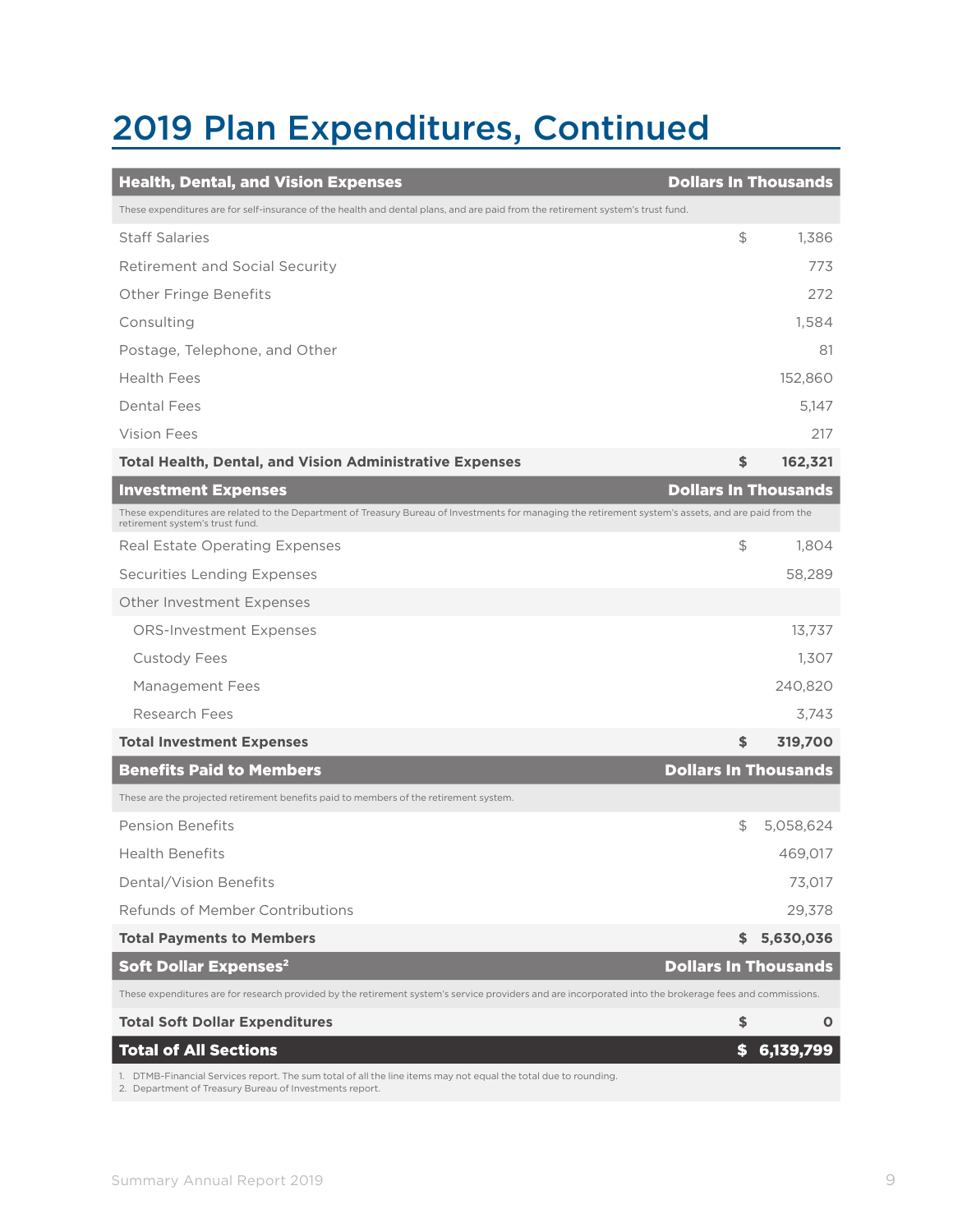## 2020 Budget For Plan Expenditures

| Budget For Plan Expenses For Fiscal Year Ending Sept. 30, 2020 <sup>1</sup>                                                                                               |                             |        |
|---------------------------------------------------------------------------------------------------------------------------------------------------------------------------|-----------------------------|--------|
| <b>Pension Plan Administrative and Other Expenses</b>                                                                                                                     | <b>Dollars In Thousands</b> |        |
| These expenditures are the administrative costs of running the retirement system and are paid by<br>DTMB-ORS and DTMB-Financial Services through an annual appropriation. |                             |        |
| <b>Personnel Services</b>                                                                                                                                                 |                             |        |
| <b>Staff Salaries</b>                                                                                                                                                     | \$                          | 4,226  |
| Retirement and Social Security                                                                                                                                            |                             | 3,447  |
| <b>Other Fringe Benefits</b>                                                                                                                                              |                             | 1,276  |
| <b>Subtotal</b>                                                                                                                                                           | \$                          | 8,950  |
| <b>Professional Services</b>                                                                                                                                              |                             |        |
| Accounting                                                                                                                                                                | \$                          | 1,745  |
| Actuarial                                                                                                                                                                 |                             | 504    |
| <b>Attorney General</b>                                                                                                                                                   |                             | 289    |
| Audit                                                                                                                                                                     |                             | 487    |
| Consulting                                                                                                                                                                |                             | 469    |
| Medical                                                                                                                                                                   |                             | 498    |
| <b>Subtotal</b>                                                                                                                                                           | \$                          | 3,992  |
| <b>Building and Equipment</b>                                                                                                                                             |                             |        |
| <b>Building Rentals</b>                                                                                                                                                   | \$                          | 939    |
| Equipment Purchase, Maintenance, and Rentals                                                                                                                              |                             | 51     |
| <b>Subtotal</b>                                                                                                                                                           | \$                          | 991    |
| Miscellaneous                                                                                                                                                             |                             |        |
| Travel and Board Meetings (Excluding Travel and Education for Board Members)                                                                                              | \$                          | 70     |
| Office Supplies                                                                                                                                                           |                             | 26     |
| Postage, Telephone, and Other                                                                                                                                             |                             | 1,331  |
| Printing                                                                                                                                                                  |                             | 272    |
| <b>Technological Support</b>                                                                                                                                              |                             | 10,964 |
| <b>Subtotal</b>                                                                                                                                                           |                             | 12,664 |
| Travel and Education for Board Members                                                                                                                                    |                             | 3      |
| <b>Total Administrative and Other Expenses</b>                                                                                                                            | \$                          | 26,599 |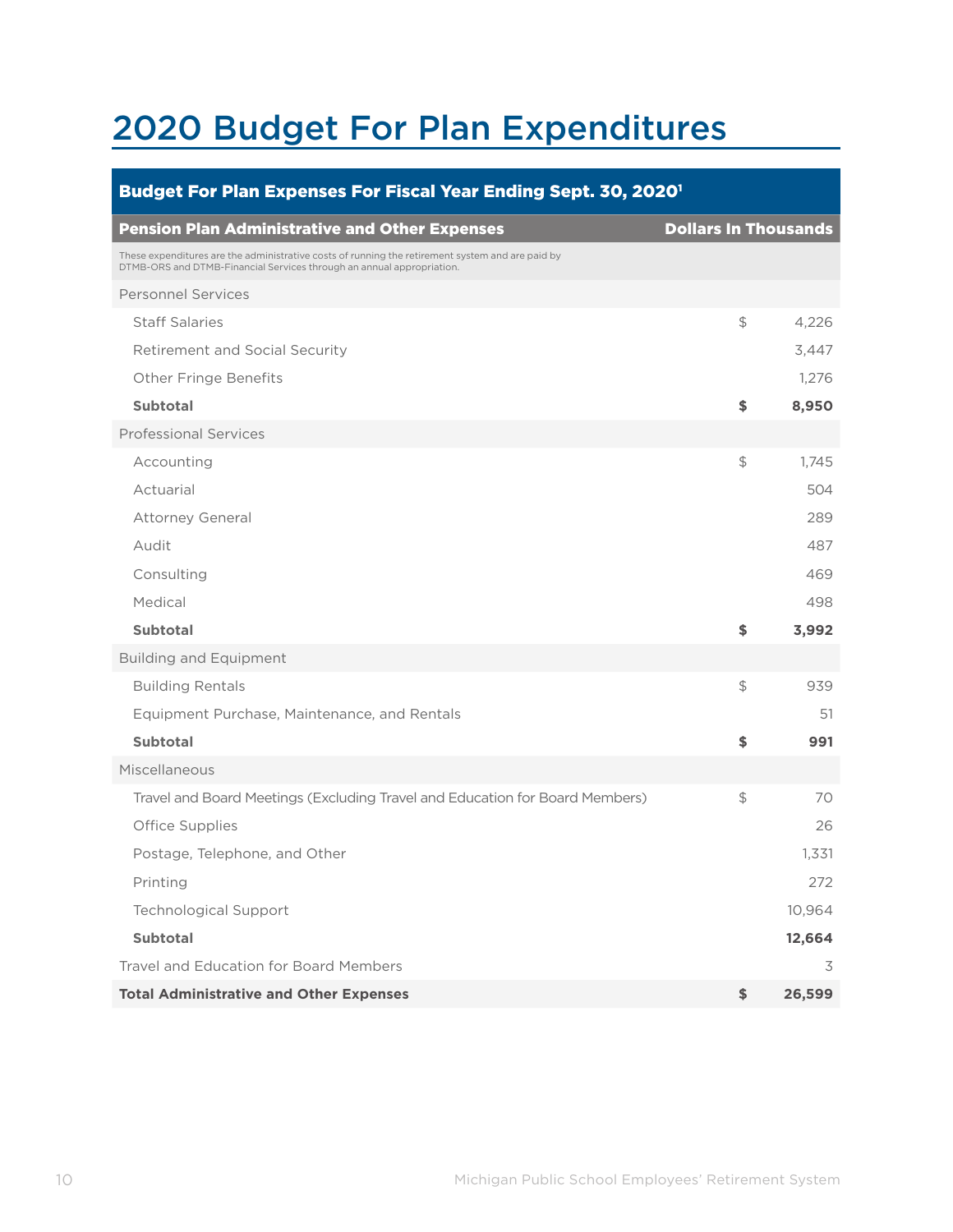## 2020 Budget, Continued

| <b>Health, Dental, and Vision Expenses</b>                                                                                                                                              | <b>Dollars In Thousands</b> |           |
|-----------------------------------------------------------------------------------------------------------------------------------------------------------------------------------------|-----------------------------|-----------|
| These expenditures are for self-insurance of the health and dental plans, and are paid from the retirement system's trust fund.                                                         |                             |           |
| <b>Staff Salaries</b>                                                                                                                                                                   | \$                          | 1,348     |
| Retirement and Social Security                                                                                                                                                          |                             | 751       |
| <b>Other Fringe Benefits</b>                                                                                                                                                            |                             | 265       |
| Consulting                                                                                                                                                                              |                             | 1,822     |
| Postage, Telephone, and Other                                                                                                                                                           |                             | 77        |
| <b>Health Fees</b>                                                                                                                                                                      |                             | 160,503   |
| <b>Dental Fees</b>                                                                                                                                                                      |                             | 4,889     |
| Vision Fees                                                                                                                                                                             |                             | 258       |
| <b>Total Health, Dental, and Vision Administrative Expenses</b>                                                                                                                         | \$                          | 169,913   |
| <b>Investment Expenses</b>                                                                                                                                                              | <b>Dollars In Thousands</b> |           |
| These expenditures are related to the Department of Treasury Bureau of Investments for managing the retirement system's assets and are paid from the<br>retirement system's trust fund. |                             |           |
| Real Estate Operating Expenses                                                                                                                                                          | \$                          | 1,064     |
| <b>Securities Lending Expenses</b>                                                                                                                                                      |                             | 62,952    |
| Other Investment Expenses                                                                                                                                                               |                             |           |
| <b>ORS-Investment Expenses</b>                                                                                                                                                          |                             | 13,710    |
| <b>Custody Fees</b>                                                                                                                                                                     |                             | 1,333     |
| Management Fees                                                                                                                                                                         |                             | 276,943   |
| Research Fees                                                                                                                                                                           |                             | 3,481     |
| <b>Total Investment Expenses</b>                                                                                                                                                        | \$                          | 359,483   |
| <b>Benefits Paid to Members</b>                                                                                                                                                         | <b>Dollars In Thousands</b> |           |
| These are the projected retirement benefits paid to members of the retirement system.                                                                                                   |                             |           |
| <b>Pension Benefits</b>                                                                                                                                                                 | \$                          | 5,210,383 |
| <b>Health Benefits</b>                                                                                                                                                                  |                             | 544,060   |
| Dental/Vision Benefits                                                                                                                                                                  |                             | 71,557    |
| Refunds of Member Contributions                                                                                                                                                         |                             | 29,672    |
| <b>Total Payments to Members</b>                                                                                                                                                        | \$                          | 5,855,671 |
| <b>Soft Dollar Expenses<sup>2</sup></b>                                                                                                                                                 | <b>Dollars In Thousands</b> |           |
| These expenditures are for research provided by the retirement system's service providers and are incorporated into the brokerage fees and commissions.                                 |                             |           |
| <b>Total Soft Dollar Expenditures</b>                                                                                                                                                   | \$                          | O         |
| <b>Total of All Sections</b>                                                                                                                                                            | \$                          | 6,411,667 |
| 1. DTMB-Financial Services report. The sum total of all the line items may not equal the total due to rounding.                                                                         |                             |           |

2. Department of Treasury Bureau of Investments report.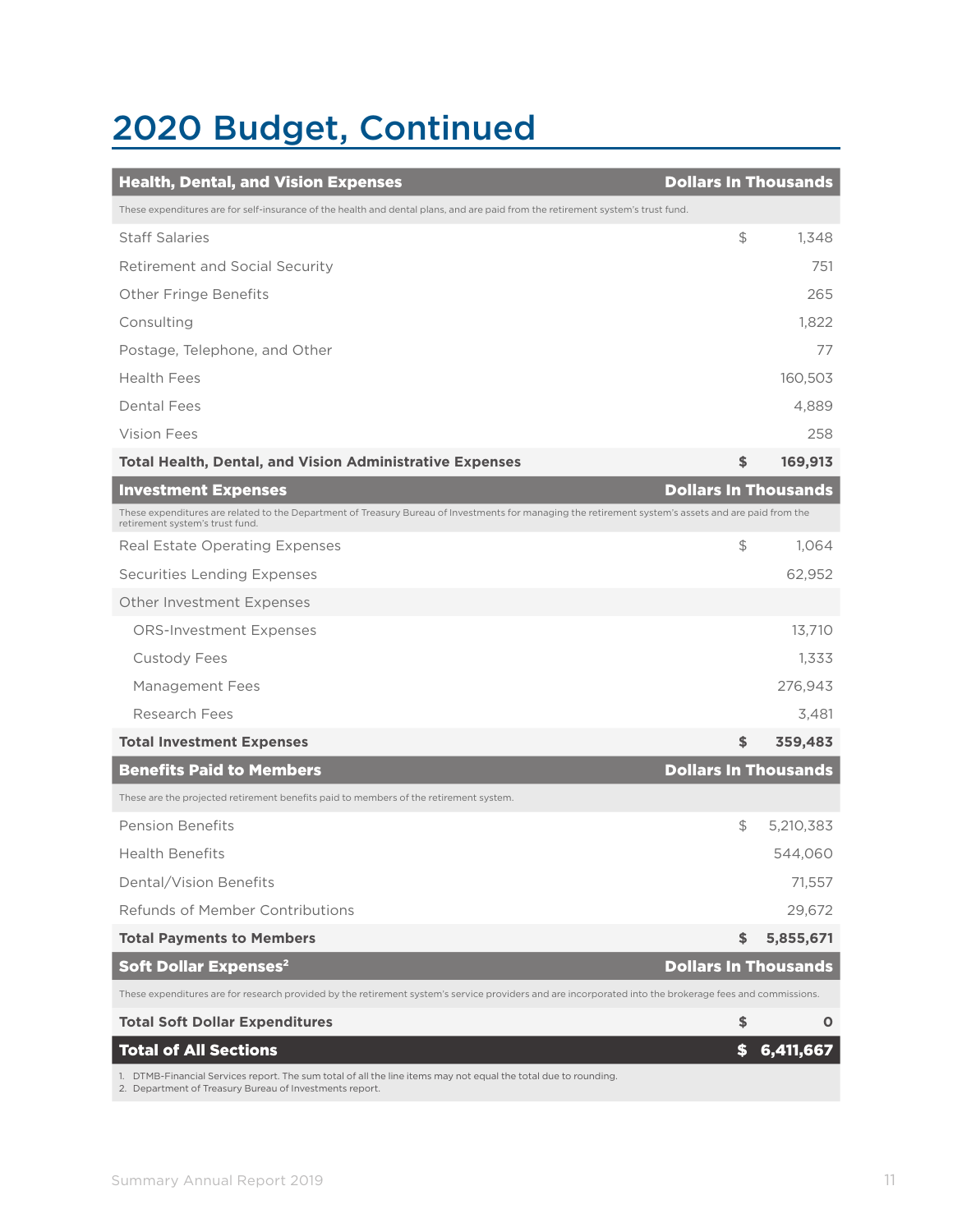### Assumed And Actual Investment Returns

The Michigan Department of Treasury Bureau of Investments administers all of the System's investments in accordance with the Public Employee Retirement System Investment Act, PA 314 of 1965. The main objective is maximizing the rate of return while meeting the actuarial assumptions through maintaining a diverse portfolio, eliminating unnecessary risks, and investing prudently.

The assumed rate of return (AROR) is a key assumption used by the plan actuary in determining the employer contribution rates each year. When investments do not meet the AROR, this results in an actuarial loss for the System. The AROR for all MPSERS plans are provided in the charts in this section. The actual rate of investment return for the pension plan in FY 2019 was 5.08%. The actual rate of investment return for OPEB was 5.04%.



<sup>1.</sup> 2019 MPSERS Pension Actuarial Valuation, Section C.

3. Legacy DB refers to the plans for members hired before July 1, 2010 who opted to remain in that plan.

<sup>2.</sup> Department of Treasury Bureau of Investments report.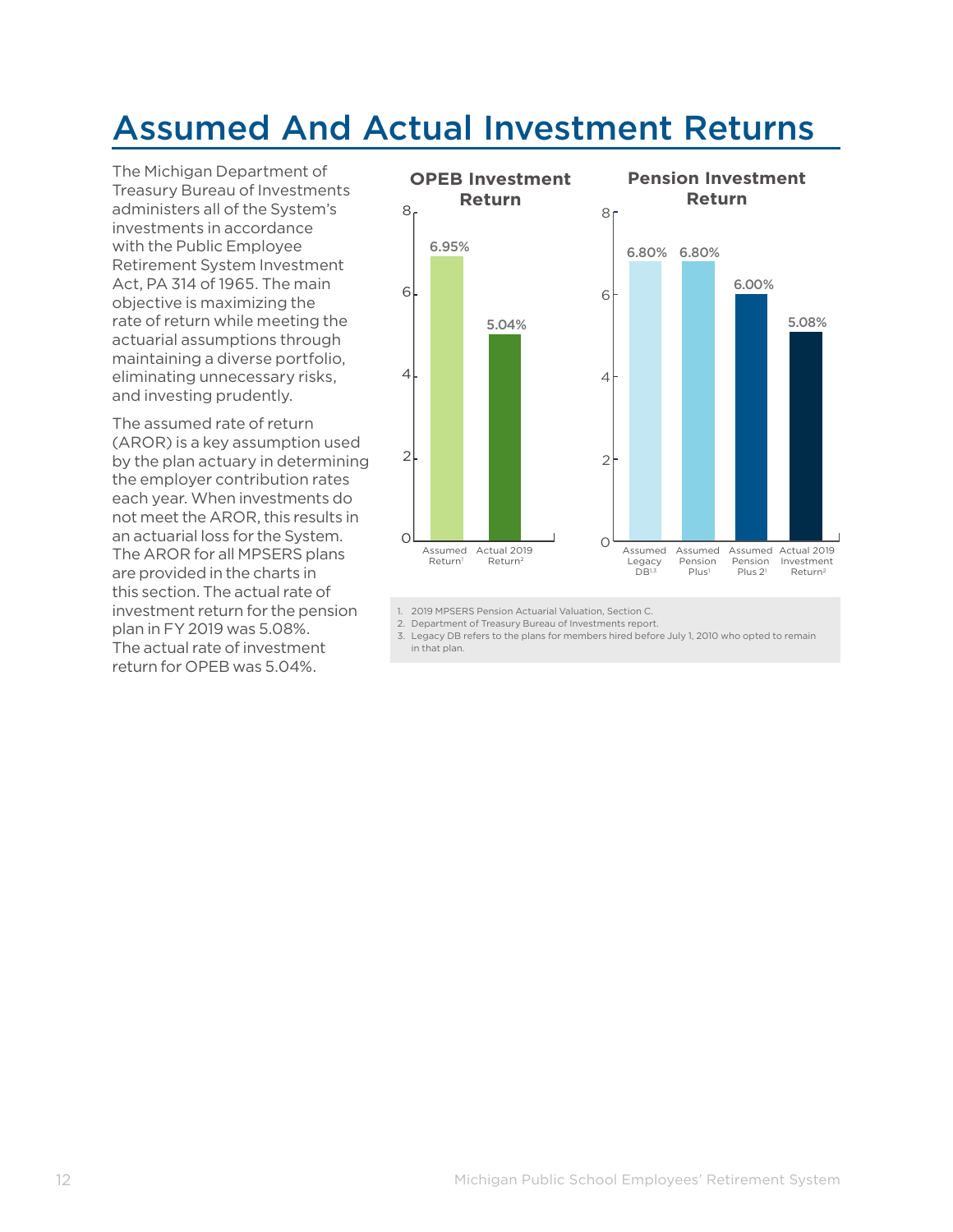### Historical Investment Returns

Historical investment returns for both pension and OPEB are presented in the following charts. Because MPSERS OPEB is in the early stages of pre-funding, longer-term investment results are not available. Over time, as the plan gains more experience, longer-term investment returns will be reported.



1. Department of Treasury Bureau of Investments report. These figures are shown net of fees. Information shown in the CAFR is shown gross of fees.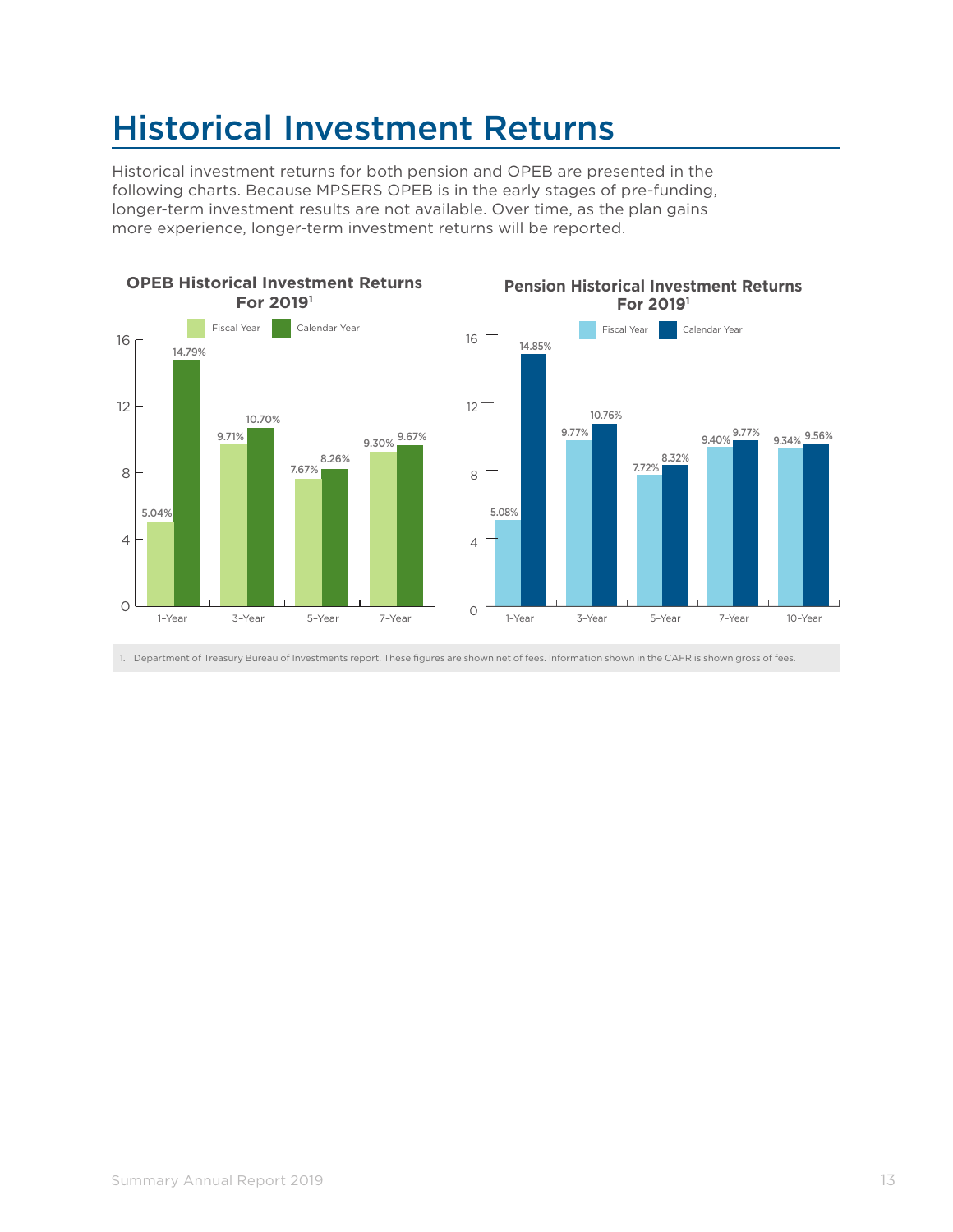### Investments And Earnings

A key function of the investment fiduciary is to ensure the System's investment portfolio is diversified. Having a diverse portfolio helps to maximize investment income responsibly while minimizing risk. Even though market performance may fluctuate, the long-term performance of the System's portfolio is stable.

| <b>Investments and Earnings<sup>1</sup></b> |    |                     |    |                                                       |
|---------------------------------------------|----|---------------------|----|-------------------------------------------------------|
|                                             |    | <b>Market Value</b> |    | <b>Total Investment And</b><br><b>Interest Income</b> |
| Fixed Income Pools                          | \$ | 7.834.210.579       | \$ | 658.268.913                                           |
| Domestic Equity Pools                       |    | 12,932,438,258      |    | 275,878,240                                           |
| Real Estate and Infrastructure Pools        |    | 5,479,484,340       |    | 430,695,218                                           |
| <b>Private Equity Pools</b>                 |    | 10,702,097,493      |    | 1,065,535,457                                         |
| International Equity Pools                  |    | 9,188,010,955       |    | $-83,679,830$                                         |
| Absolute Return Pools                       |    | 9.382.842.330       |    | 718.296.086                                           |
| Short-Term Investment Pools                 |    | 2,041,718,020       |    | 43,450,351                                            |
| <b>Market Value and Net Investment Gain</b> | \$ | 57,560,801,975      | \$ | 3,108,444,435                                         |



**Domestic Equity Pools** – 22.5% **Private Equity Pools** – 18.6% **International Equity Pools** – 16.0% **Real Estate and Infrastructure Pools** – 9.5% **Absolute Return Pools** – 16.3% **Short–Term Investment Pools** – 3.5% **Fixed Income Pools** – 13.6%

1. CAFR for the FY ended Sept. 30, 2019, Page 75.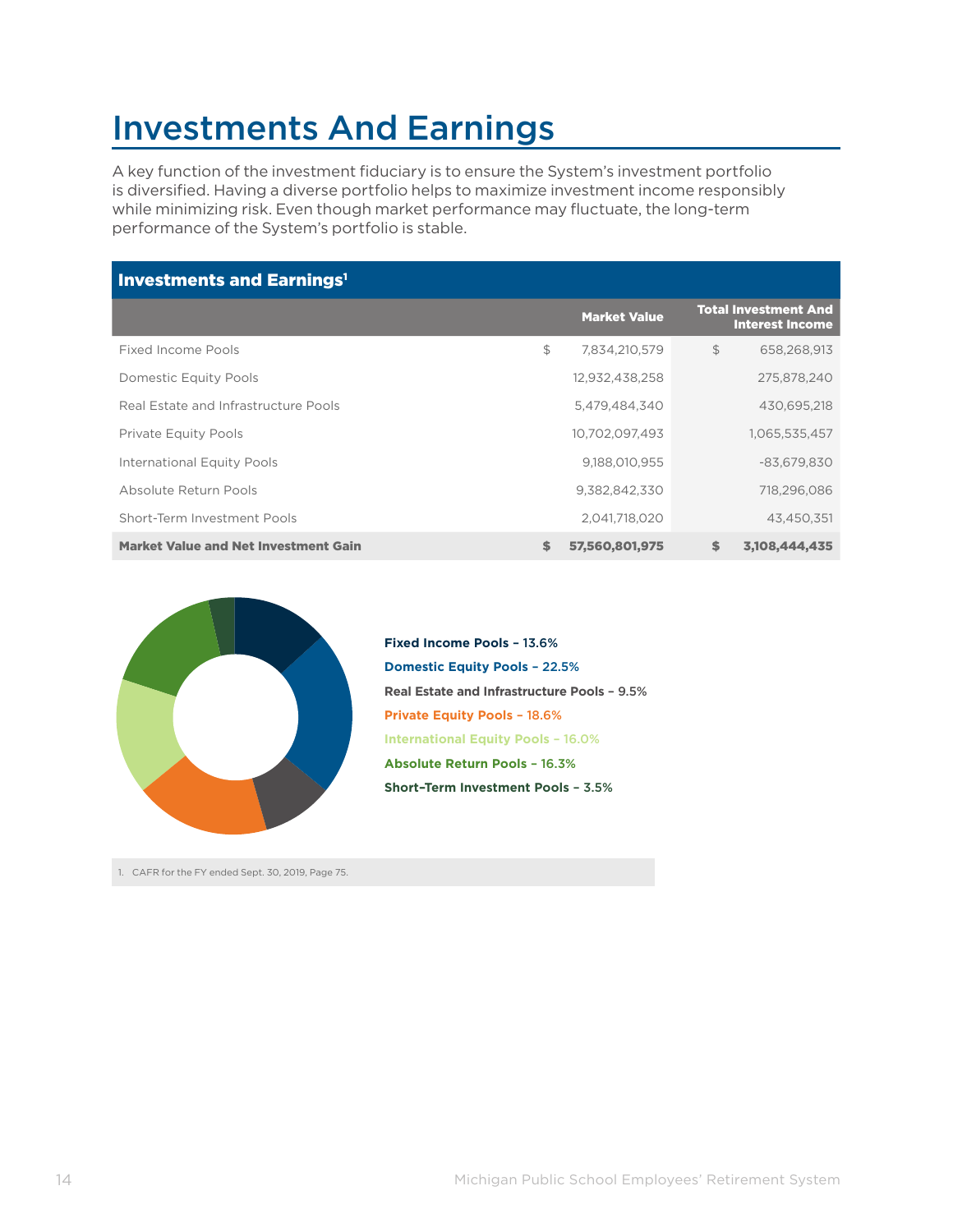### Market And Actuarial Funding Ratios

#### Pension

The market funding ratio is based on the market value of assets at FY end. The actuarial funding ratio is the best practice used by all pension plans nationwide. It incorporates a five-year smoothing period, which minimizes volatility in a pension system's funding requirements.

#### OPEB

Starting in FY 2013, the System began pre-funding OPEB costs, which significantly decreased the liability and increased the asset levels. Pre-funding is a best practice that invests assets and allows investment returns to help fund the plan. Many states do not pre-fund OPEB costs. This reform put Michigan on the leading edge of OPEB funding practices.

Prior to FY 2018, the market funding ratio was equal to the actuarial funding ratio. Fiveyear smoothing was adopted for the OPEB plan with the 2018 valuation so separate actuarial and market funding ratios will be calculated. The market value of assets as of Sept. 30, 2019, was \$6.9 billion, while the actuarial value of assets was \$7.0 billion.



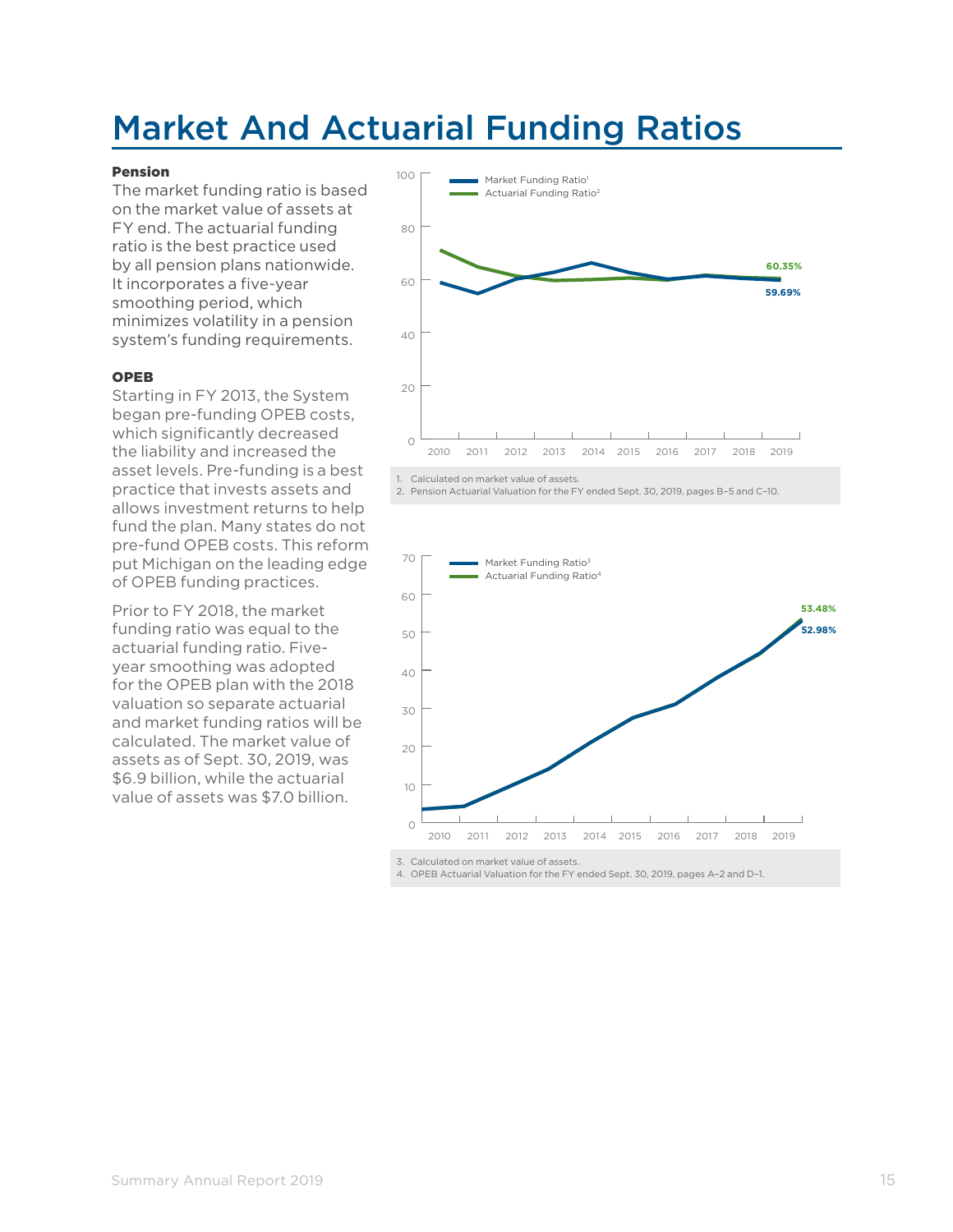## Member And Employer Contributions

#### Employer Contributions

Statute requires participating employers to contribute to finance the benefits of plan members. These employer contributions are determined annually by the System's actuary and are based upon level percent of payroll funding principles so the contribution rates remain stable. With the enactment of PA 181 of 2018, the UAAL will gradually shift from level percent of payroll amortization to level dollar amortization over a period of seven years.

#### Definition Of Normal Cost

Normal cost is the cost of the retirement benefit a member earns each year, and is set using the AROR in addition to other actuarial assumptions. All Pension Plus, Pension Plus 2, Member Investment Plan, and some Basic plan members contribute toward the cost of their retirement benefits. After member contributions are accounted for, the employer pays the remainder of the normal cost as shown below.

| <b>Member and Employer Pension Contributions<sup>1</sup></b>              |                 |  |
|---------------------------------------------------------------------------|-----------------|--|
| <b>Member Contributions</b>                                               |                 |  |
| Weighted Average                                                          |                 |  |
| Legacy DB                                                                 | 4.79%           |  |
| Pension Plus                                                              | 5.18%           |  |
| Pension Plus 2                                                            | 6.20%           |  |
| <b>Employer Contributions</b>                                             |                 |  |
| Normal cost of benefits expressed as a percentage of valuation payroll    |                 |  |
| Legacy DB                                                                 | 6.41%           |  |
| Pension Plus <sup>2</sup>                                                 | 3.49%           |  |
| Pension Plus 22                                                           | 6.20%           |  |
| UAAL contribution rate expressed as a percentage of valuation payroll     |                 |  |
| Legacy DB                                                                 | 28.29%          |  |
| Pension Plus                                                              | 28.29%          |  |
| Pension Plus 2                                                            | 28.29%          |  |
| <b>Valuation Payroll</b>                                                  |                 |  |
| For Normal Cost                                                           | \$7,973,776,301 |  |
| For UAAL                                                                  | \$9.409.381.509 |  |
| 1. Pension Actuarial Valuation for the FY ended Sept. 30, 2019, Page A-1. |                 |  |

2. This is the DB component of Pension Plus and Pension Plus 2. There is an additional 1% employer match for the DC component.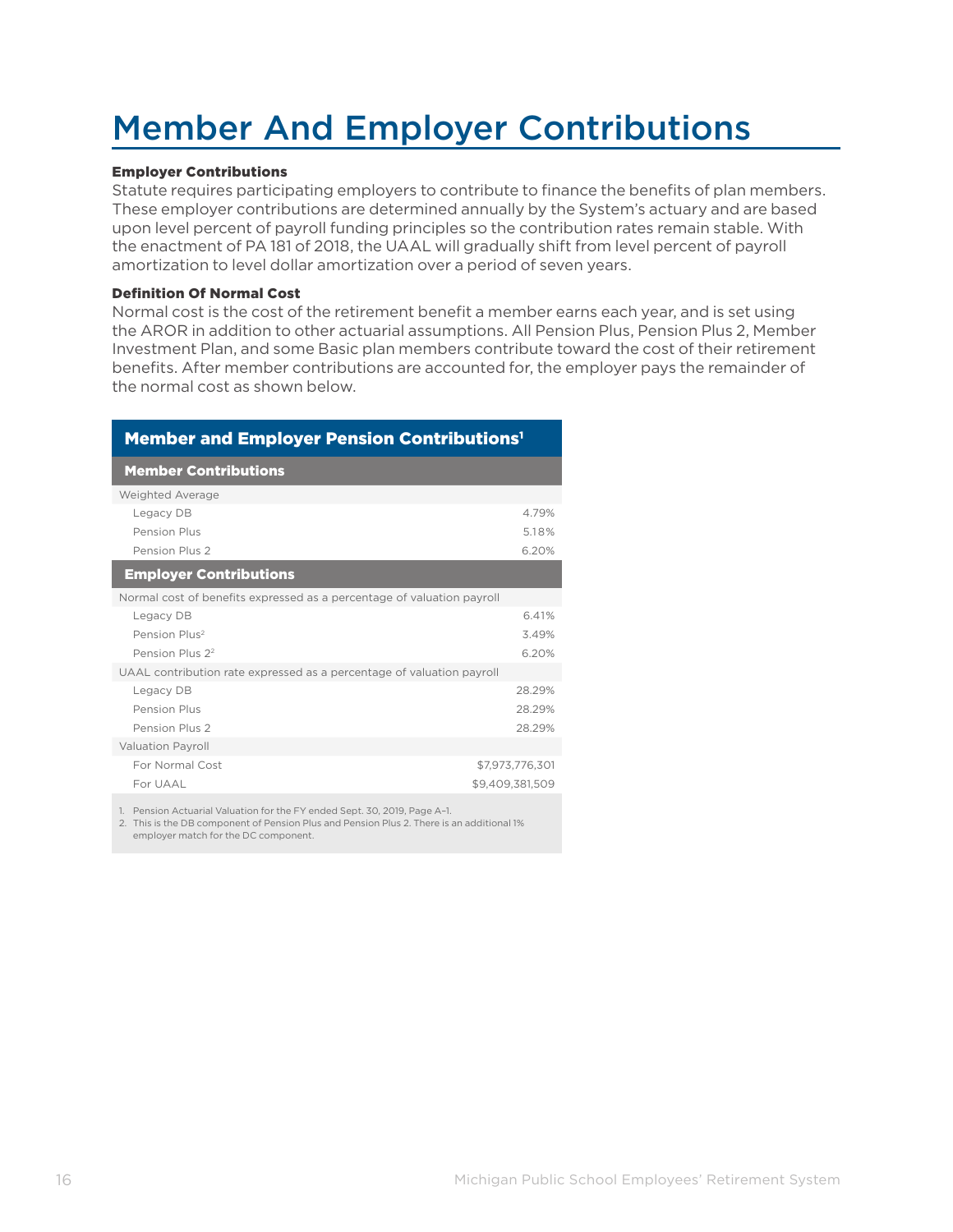### Contribution Rates

Contribution rates are determined actuarially, based on the economic conditions and an assumed investment return each year. Contribution rates for FY 2020 and FY 2021 have been calculated, provided to the employers, and published on the employer website.

Rates forFY 2022 and FY 2023 are estimated using a projection of the most recent data available.



### Actuarial Assumptions

Actuarial valuations for both the pension and OPEB plans involve estimates of the value of reported amounts and assumptions about the probability of occurrence of events far into the future. In accordance with Section 41(1) of the MPSERS statute (Act 300 of the Public Acts of 1980, as amended), the actuarial assumptions are adopted by the retirement board and the DTMB director after consultation with the actuary and the state treasurer. Examples include assumptions about future employment, investment performance, and the healthcare cost trend.

#### Actuarial Assumptions for Fiscal Year Ended Sept. 30, 2019

| Pension and OPEB <sup>1,2</sup>         |                                                                        |
|-----------------------------------------|------------------------------------------------------------------------|
| Actuarial Cost Method                   | Entry Age, Normal                                                      |
| Amortization Method                     | Level Percent of Payroll                                               |
| Payroll Growth Assumption <sup>3</sup>  | 3.50% reduced to 0% by Sept. 30, 2025                                  |
| Amortization Period                     | Closed Period, Ending Sept. 30, 2038                                   |
| <b>Asset Valuation Method</b>           | 5-Year Smoothed                                                        |
| Wage Inflation Rate                     | 2.75%                                                                  |
| OPEB                                    |                                                                        |
| Healthcare Cost Trend Rate <sup>2</sup> | 7.00% Year 1 graded to 3.50% Year 15,<br>3.00% Year 120 and thereafter |
| $AROR$ –Closed <sup>2,4</sup>           | 6.95%                                                                  |
| Pension-AROR <sup>1</sup>               |                                                                        |
| Legacy DB plan-Closed                   | 6.80%                                                                  |
| Pension Plus-Closed                     | 6.80%                                                                  |
| Pension Plus 2-Open                     | 6.00%                                                                  |
|                                         |                                                                        |

1. MPSERS Pension Actuarial Valuation for the FY ended Sept. 30, 2019.

2. MPSERS OPEB Actuarial Valuation for the FY ended Sept. 30, 2019.

3. PA 181 of 2018 enacted a gradual phase-in reduction to the payroll growth assumption to 0% in 50 basis point increments beginning with the Sept. 30, 2019, valuations. Once the 0% payroll growth assumption is fully phased-in, the amortization method for both pension and OPEB will be level dollar.

4. The OPEB plan closed to employees first hired on or after Sept. 4, 2012. These employees participate in the Personal Healthcare Fund and may become eligible for a lump sum payment into a Health Reimbursement Account upon their first termination from employment (\$1,000 with at least 10 years of service if under age 60; \$2,000 with at least 10 years of service if age 60 or older). These employees have the option of enrolling in the System's retiree healthcare at full cost at termination.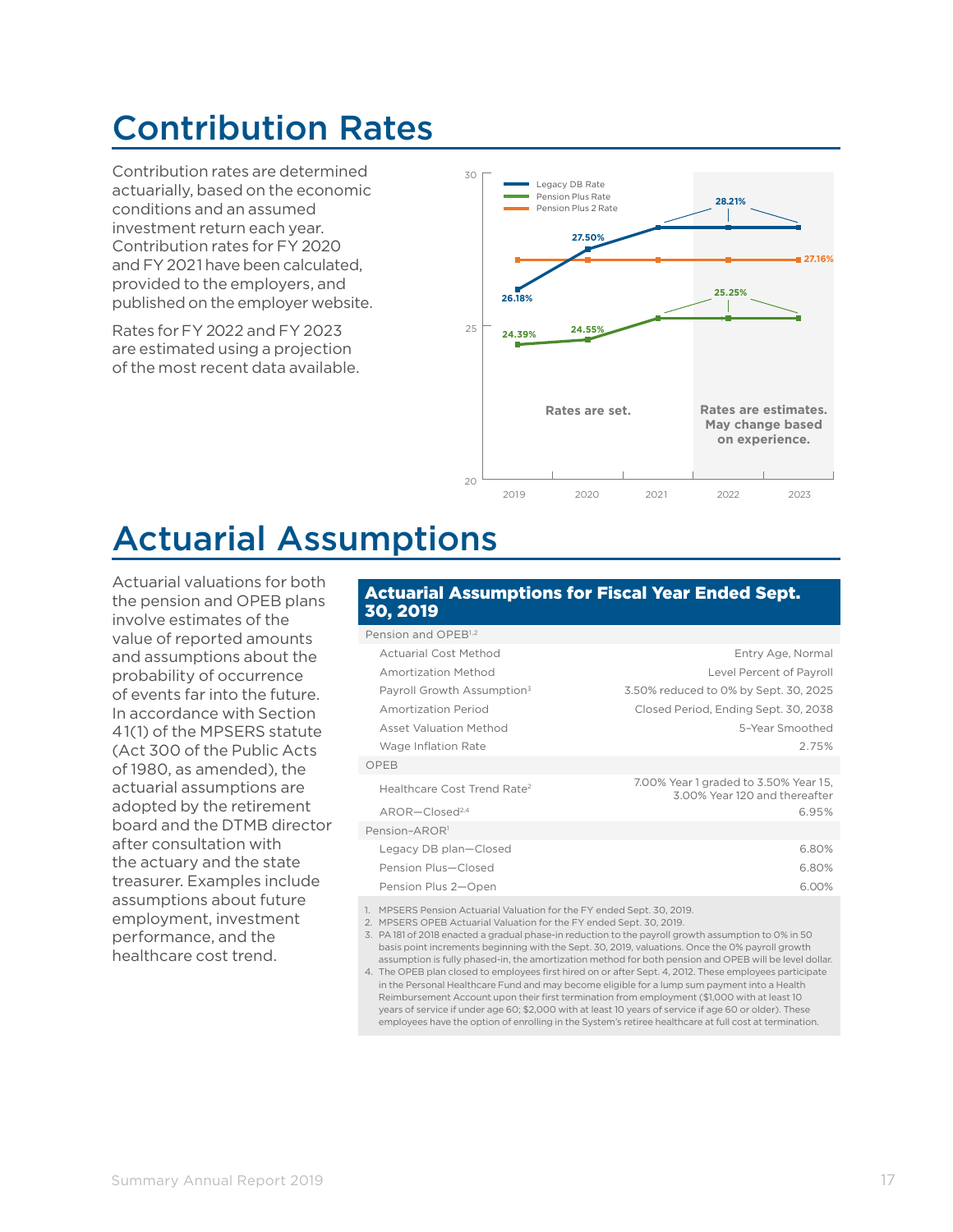### Investment Service Providers

A service provider is any individual, third-party agent or consultant, or other entity that receives direct or indirect compensation for consulting, investment management, brokerage, or custody services related to the System's assets.

5AM Ventures Accel Partners Advent International Corp. AEW Capital Management LP Affinity Equity Partners Ancora Advisors LLC Aon Hewitt Apax Partners Worldwide LLP Apollo Capital Management LP Apollo Global Management Inc. Apollo–Stonetower Arboretum Ventures ArcLight Capital Partners LLC Ardian Ares Management LLC Ark Investment Management LLC Asana Partners Attucks Asset Management LLC Avanath Capital Management LLC Axiom Asia Private Capital Bank of America Merrill Lynch Bank of Montreal Barclays Capital Barings Basalt Infrastructure Partners LLP BB&T Capital Markets BC Partners Beacon Capital Partners LLC Bentall Kennedy Beringea Berkshire Partners LLC BGC Financial Bivium Capital Partners LLC BlackRock BlackRock Financial Management Blackstone Alternative Asset Management LP The Blackstone Group Inc. BMO Capital Markets BNP Paribas Bridgepoint Capital BroadRiver Asset Management LP Brookfield Asset Management Inc. **BTIG** Cantor Fitzgerald Capital Institutional Services Inc. Capri Capital Partners LLC The Carlyle Group LP Carlyle Investment Management LLC Centerbridge Centerbridge Capital Partners Cerberus Capital Management LP Charlesbank Capital Partners CIE Management–BC Partners CIM Investment Management Inc. Citigroup Global Markets Inc. Clarion Partners Clarkston Capital Partners LLC Coller Capital Columbia Management Convergex Group LLC CoStar Realty Information Inc. Cowen & Co. LLC Credit Suisse Group Credit Suisse–Commercial Paper Crescent Capital Group Crescent Direct Lending CVC Capital Partners Czech Asset Management LP D.A. Davidson Companies Dalmore Capital Limited Deutsche Bank Dodge & Cox Domain Capital Advisors LLC Domain Mercury/Ploutos Drexel Hamilton Effissimo EleganTree Fund EnCap Investments LP EnTrust Capital Fidelity Institutional Asset Management FIMI Opportunity Funds FirstMark Capital Fisher Investments Five Star Realty Partners

Flagship Ventures Fortress Investment Group LLC Fox Paine & Company LLC Freeman Spogli & Co. FTN Financial Gateway Capital Management Genstart Capital LLC Goldman Sachs Group Inc. Greenspring Associates Grosvenor Capital Management GSO Capital Partners H.C. Wainwright & Co. HarbourVest Partners LLC HarbourVest TOPE LLC Harvest Partners LLC Heitman Capital Management LLC Highbridge Principal Strategies Hilltop Securities Inc. Hopen Life Sciences Ventures HPS Investment Partners III LLC Huron Capital Partners LLC ICG Advisors LLC InSight Venture Partners Invesco Ltd. JANA Partners LLC JANA Special Situations Management J.P.Morgan J.P. Morgan Asset Management J.P. Morgan Private Equity Fund Services Kayne Anderson Capital Advisors LP KBS Realty Advisors Kelso & Company Kensington Realty Advisors Kevin Miller Financial Services Khosla Ventures Kohlberg, Kravis, Roberts & Co. L&B Realty Advisors LLP Landmark Realty Advisors LaSalle Investment Management Lazard Asset Management Lead Edge Capital Leonard Green & Partners LP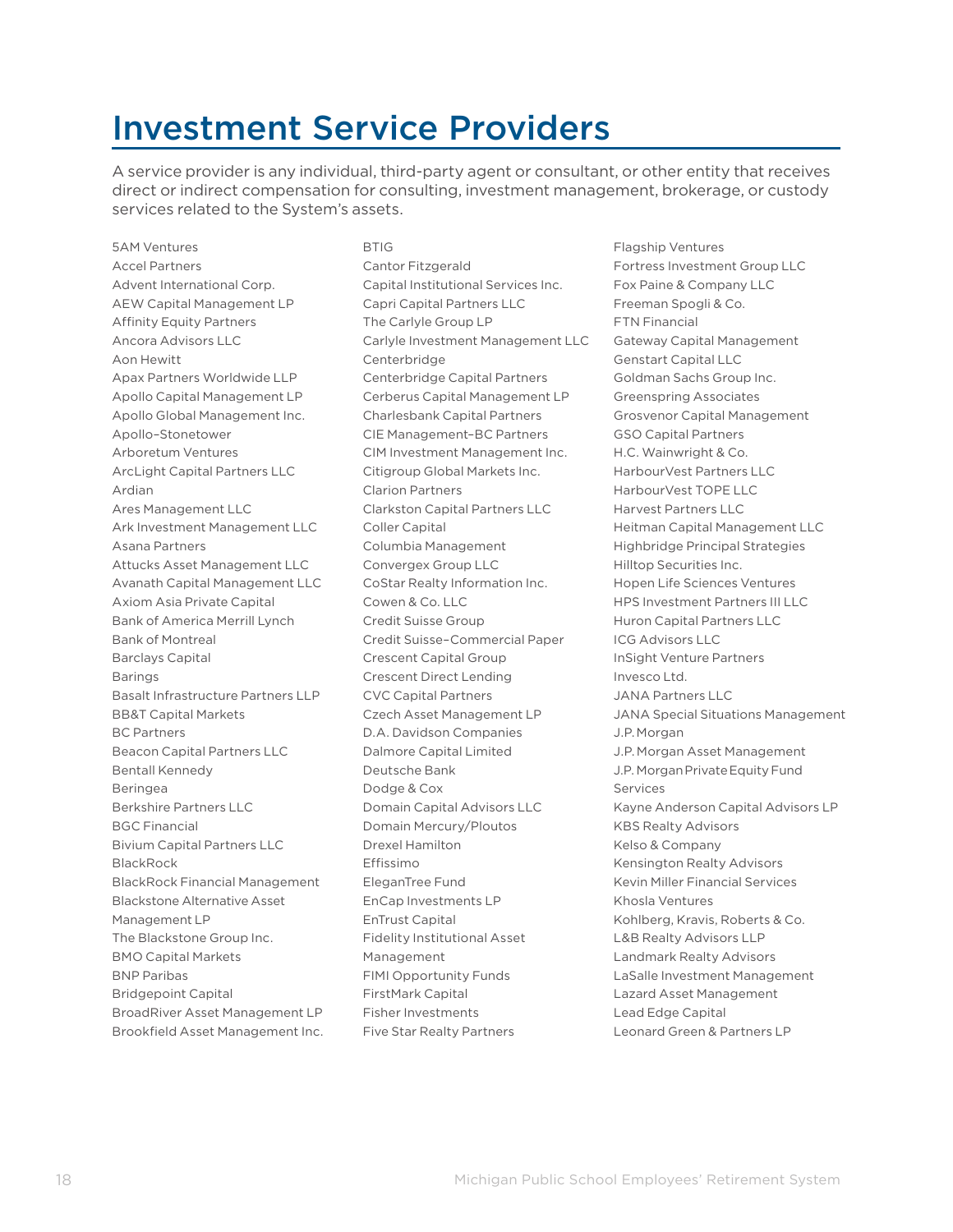### Investment Service Providers, continued

LGT Capital Partners Lightspeed Venture Partners Lombard International Life Assurance Company Lonestar Loomis Sayles & Company Los Angeles Capital Management Lubert–Adler Management Company Marathon Asset Management Marathon London MarketAxess Corporation Martin Currie MatlinPatterson Global Advisors MBS Securities Mellon Capital Management Menlo Management Partners Merit Energy Company Meritech Capital Partners Mesirow Financial Metropolitan West Asset Management MFR Securities MI Growth Capital Partners SBIC Mischler Financial Group Morgan Stanley Morgan Stanley Smith Barney LLC Multi-Bank Securities Inc. Munder Capital Management AKA Victory Capital Management Inc. Napier Park Global Capital Natural Gas Partners New Leaf Venture Partners Nordic Capital NorthPointe Capital Oak Investment Partners Oaktree Capital Management LLC Oppenheimer Orchard Global Asset Management Orion Resource Partners OTA Ltd Partnership Paladin Realty Partners LLC Parallel Resource Partners LLC Parthenon Capital Inc. Peninsula Capital Partners LLC Permira PIMCO Piper Jaffray

PitchBook Pregin Principal CMBS Principal Financial Group Pritzker Group Proprium Capital Partners LP Prudential Prudential Fixed Income Public Pension Capital R.W. Baird Raymond James RBC Capital Markets Renaissance Venture Capital Rhone Capital Rialto Capital Ridgewood Capital Management LLC Ridgewood Energy Riverside The Rohatyn Group RPEP Energy & RPEP Holdings Sanford C. Bernstein & Co. LLC Science Media LLC Scotiabank Seizert Capital Partners Shamrock Capital Advisors LLC Silver Lake SJC Direct Lending & Onshore SK Capital Partners LP Societe Generale Southwest Securities Inc. Sprott Resource State Street Bank State Street Global Advisors Stifel Stockbridge Capital Group Stonepeak Advisors LLC Sycamore Partners T. Rowe Price T. Rowe Price Trust Company **Tahquamenon** TH Real Estate Limited The John Buck Company The Riverside Company The TCW Group Inc. Thomas Bravo TICP Fund

TPG Real Estate Advisors TPG TSSP TPG Inc. Tradition Securities Transwestern Investment Group Trilantic Capital Management LLC True North Management Group Trusted Insight TSG Consumer Partners Turnbridge Capital Management LLC U.S. Bank Veritas Capital Fund Management LLC Vida Capital Inc. Visium Capital Management Vista Equity Partners Warburg Pincus LLC Warwick Energy Group Wayne Co. Wellington Trust Company Wells Fargo Western National Group